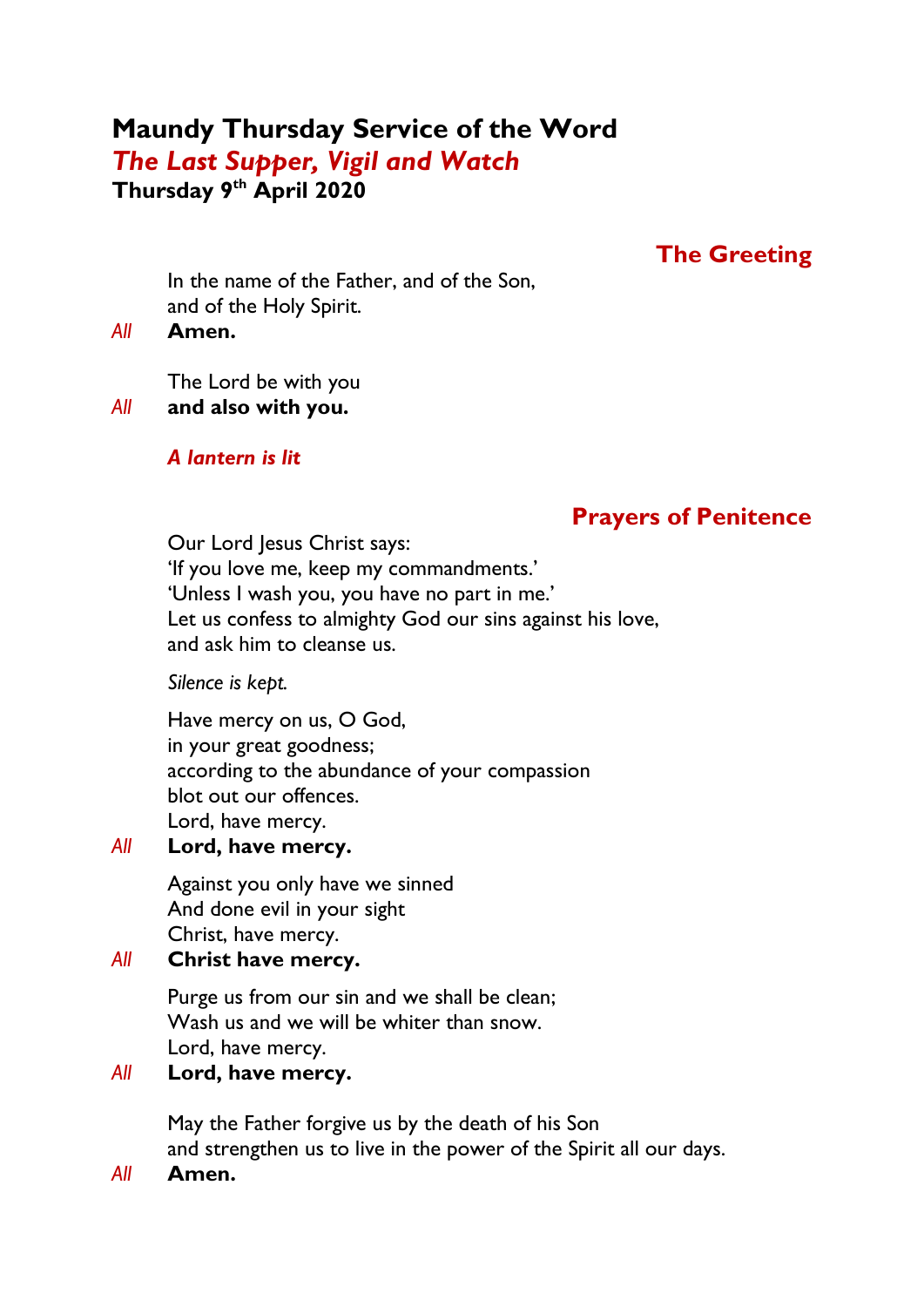### **The Collect**

Let us pray that we may love one another as Christ has loved us.

*Silence is kept.*

God our Father,

you have invited us to share in the supper which your Son gave to his Church to proclaim his death until he comes: may he nourish us by his presence, and unite us in his love; who is alive and reigns with you, in the unity of the Holy Spirit, one God, now and for ever.

#### *All* **Amen.**

## **Gospel Reading** *– John 13.1-17, 31-35*

Praise to you, O Christ, King of eternal glory. I give you a new commandment, says the Lord: Love one another as I have loved you.

### *All* **Praise to you, O Christ, King of eternal glory.**

Hear the Gospel of our Lord Jesus Christ according to John.

### *All* **Glory to you, O Lord.**

It was just before the Passover Festival. Jesus knew that the hour had come for him to leave this world and go to the Father. Having loved his own who were in the world, he loved them to the end.

The evening meal was in progress, and the devil had already prompted Judas, the son of Simon Iscariot, to betray Jesus.  $3$  Jesus knew that the Father had put all things under his power, and that he had come from God and was returning to God; <sup>4</sup> so he got up from the meal, took off his outer clothing, and wrapped a towel around his waist.<sup>5</sup> After that, he poured water into a basin and began to wash his disciples' feet, drying them with the towel that was wrapped around him.

He came to Simon Peter, who said to him, "Lord, are you going to wash my feet?"

Jesus replied, "You do not realize now what I am doing, but later you will understand."

"No," said Peter, "you shall never wash my feet."

Jesus answered, "Unless I wash you, you have no part with me."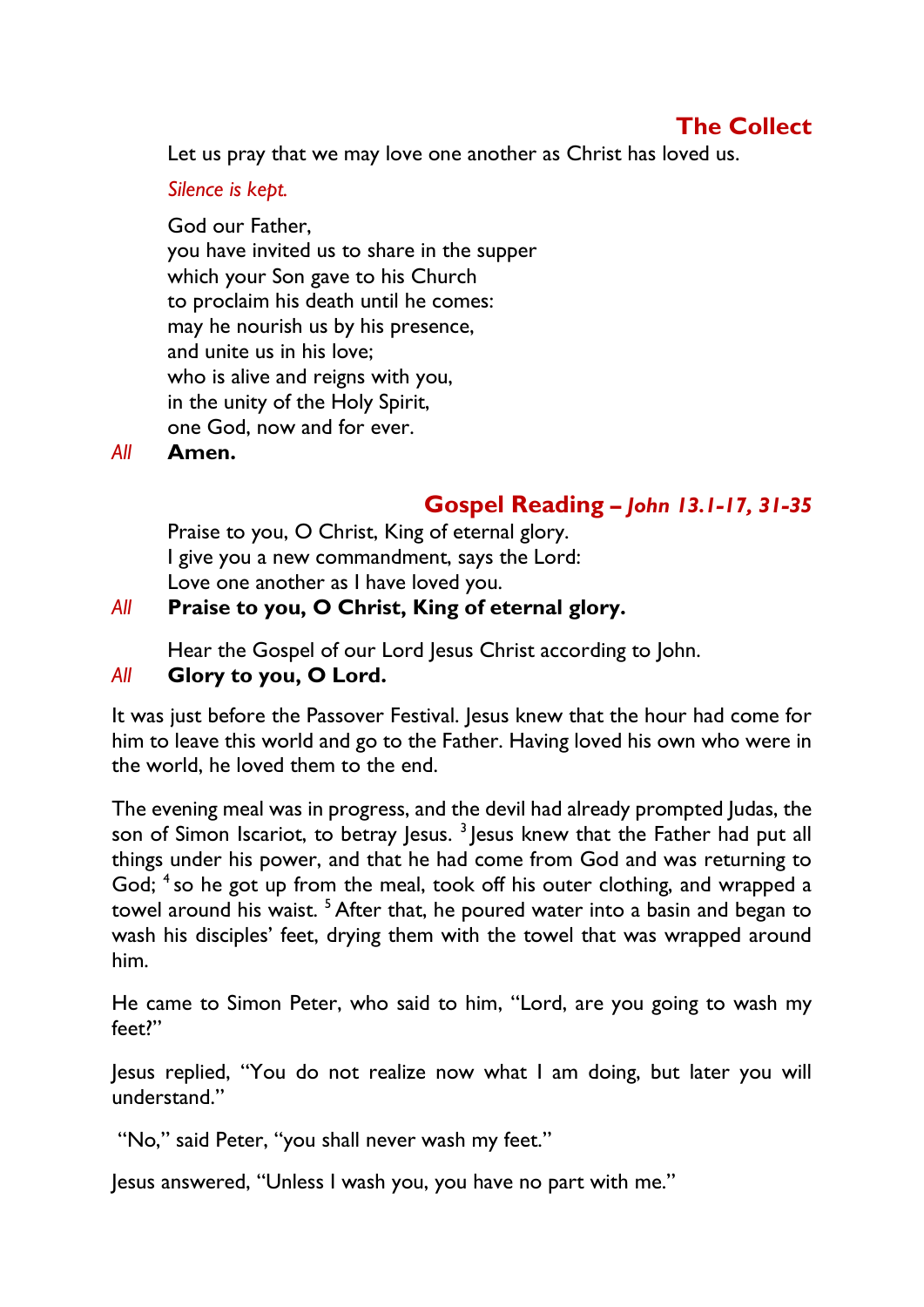"Then, Lord," Simon Peter replied, "not just my feet but my hands and my head as well!"

Jesus answered, "Those who have had a bath need only to wash their feet; their whole body is clean. And you are clean, though not every one of you." For he knew who was going to betray him, and that was why he said not every one was clean.

When he had finished washing their feet, he put on his clothes and returned to his place. "Do you understand what I have done for you?" he asked them.

"You call me 'Teacher' and 'Lord,' and rightly so, for that is what I am. Now that I, your Lord and Teacher, have washed your feet, you also should wash one another's feet. I have set you an example that you should do as I have done for you. Very truly I tell you, no servant is greater than his master, nor is a messenger greater than the one who sent him. Now that you know these things, you will be blessed if you do them.

When Judas had left, Jesus said, "Now the Son of Man is glorified and God is glorified in him. If God is glorified in him, God will glorify the Son in himself, and will glorify him at once.

"My children, I will be with you only a little longer. You will look for me, and just as I told the Jews, so I tell you now: Where I am going, you cannot come.

"A new command I give you: Love one another. As I have loved you, so you must love one another. By this everyone will know that you are my disciples, if you love one another."

This is the Gospel of the Lord.

### *All* **Praise to you, O Christ.**

## **Reflection**

### **Prayers of Intercession**

In the power of the Spirit let us pray to the Father through Christ the saviour of the world.

Father, on this, the night he was betrayed, your Son Jesus Christ washed his disciples' feet. We commit ourselves to follow his example of love and service. Lord hear us,

*All* **and humble us.**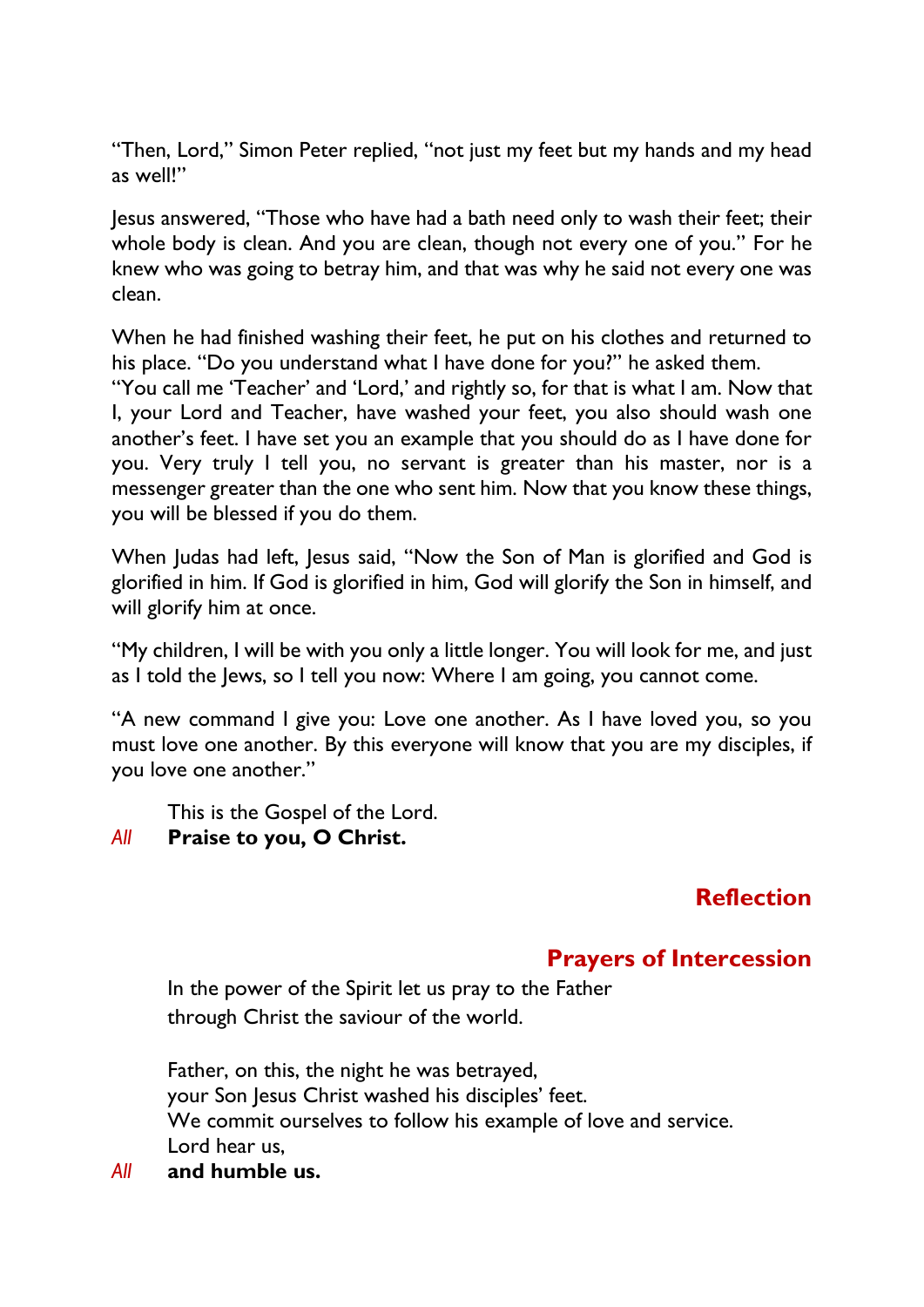On this night he prayed for his disciples to be one. We pray for the unity of your Church. Lord hear us,

#### *All* **and humble us.**

On this night he prayed for those who were to believe in their message. We pray for the mission of your Church. Lord hear us,

#### *All* **and humble us.**

On this night he commanded his disciples to love, but suffered rejection himself. We pray for the rejected and unloved. Lord hear us

#### *All* **and humble us.**

On this night he reminded his disciples that if the world hated them it hated him first. We pray for those who are persecuted for their faith. Lord hear us

#### *All* **and humble us.**

On this night he accepted the cup of death And looked forward to the new wine of the kingdom. We remember those who have died in the peace of Christ. Lord hear us

#### *All* **and welcome all your children into paradise.**

### **The Lord's Prayer**

As our Saviour taught us, so we pray

*All* **Our Father in heaven, hallowed be your name, your kingdom come, your will be done, on earth as in heaven. Give us today our daily bread. Forgive us our sins as we forgive those who sin against us. Lead us not into temptation but deliver us from evil. For the kingdom, the power, and the glory are yours now and for ever. Amen.**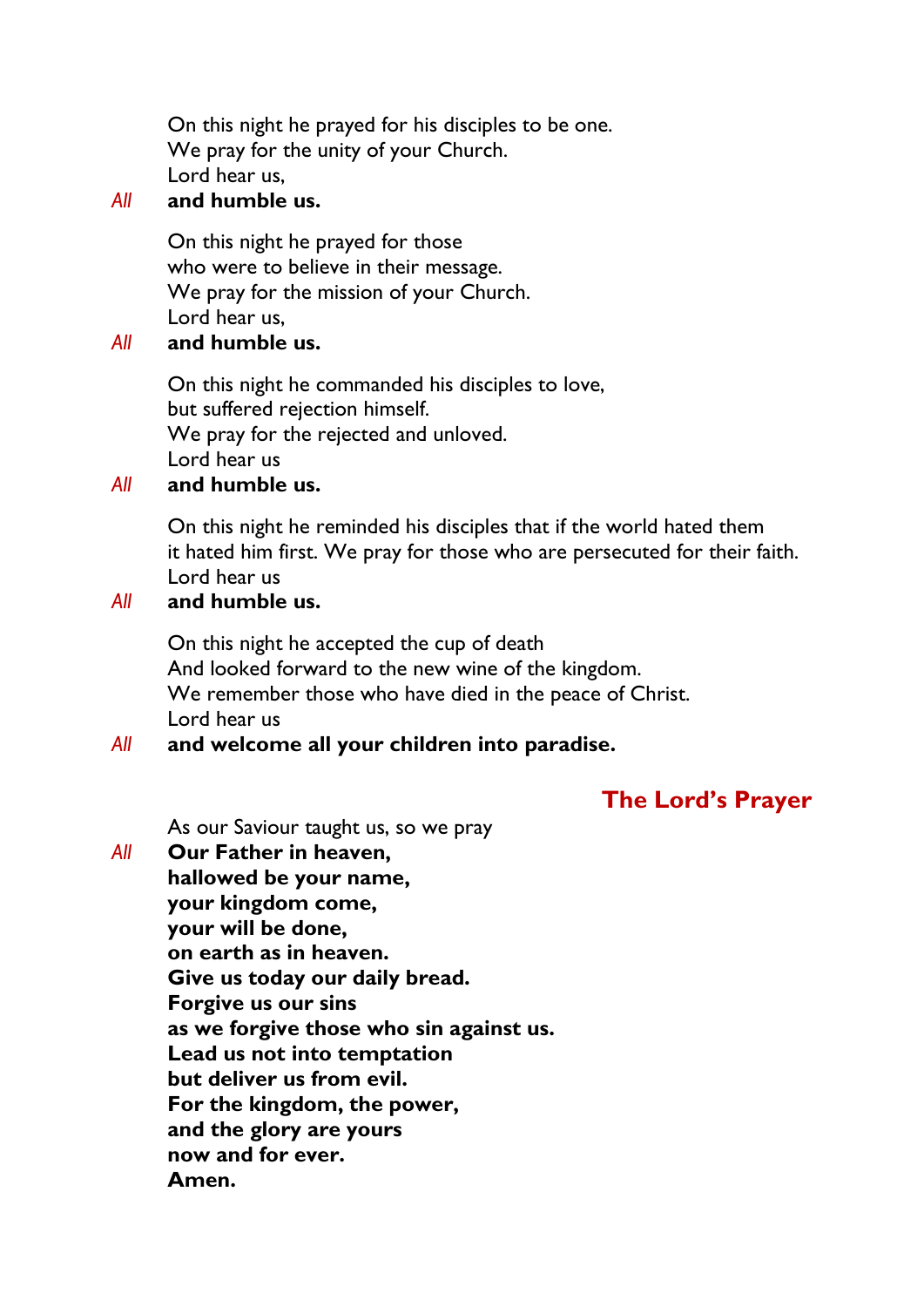### **Reflection music** *–* **Home at Last (***ft. The day Thou gavest, Lord, is ended***)**

### **The Peace**

Jesus says: 'Peace I leave with you; my peace I give to you. Do not let your hearts be troubled, neither let them be afraid.'

The peace of the Lord be always with you *All* **and also with you.**

Let us offer one another a sign of peace.

## **A prayer for communion in separation**

*All* **Lord Jesus Christ, life-giver and good physician, here you meet me in our need. In a world marred by corruption and marked by death, draw me into true life. By your selfless sacrifice, help me to live for others and not myself. May I, who cannot now receive you sacramentally, embrace you more fully in my heart, mind and soul. Help me unite myself to you in spirit, so that I may be drawn closer to those from whom I am isolated in body. Through sharing your life given up in death for us all, may we grow together in love into a richer and more profound communion of life. Amen.**

## **The Vigil**

*Ordinarily at this point, the Church would be stripped of its adornments ready for Good Friday.* 

*In this service we will move the lantern to a table facing the church and have an*  extended period of silence as we watch and wait with Our Lord in the Garden of *Gethsemane.*

*The Vigil concludes with:*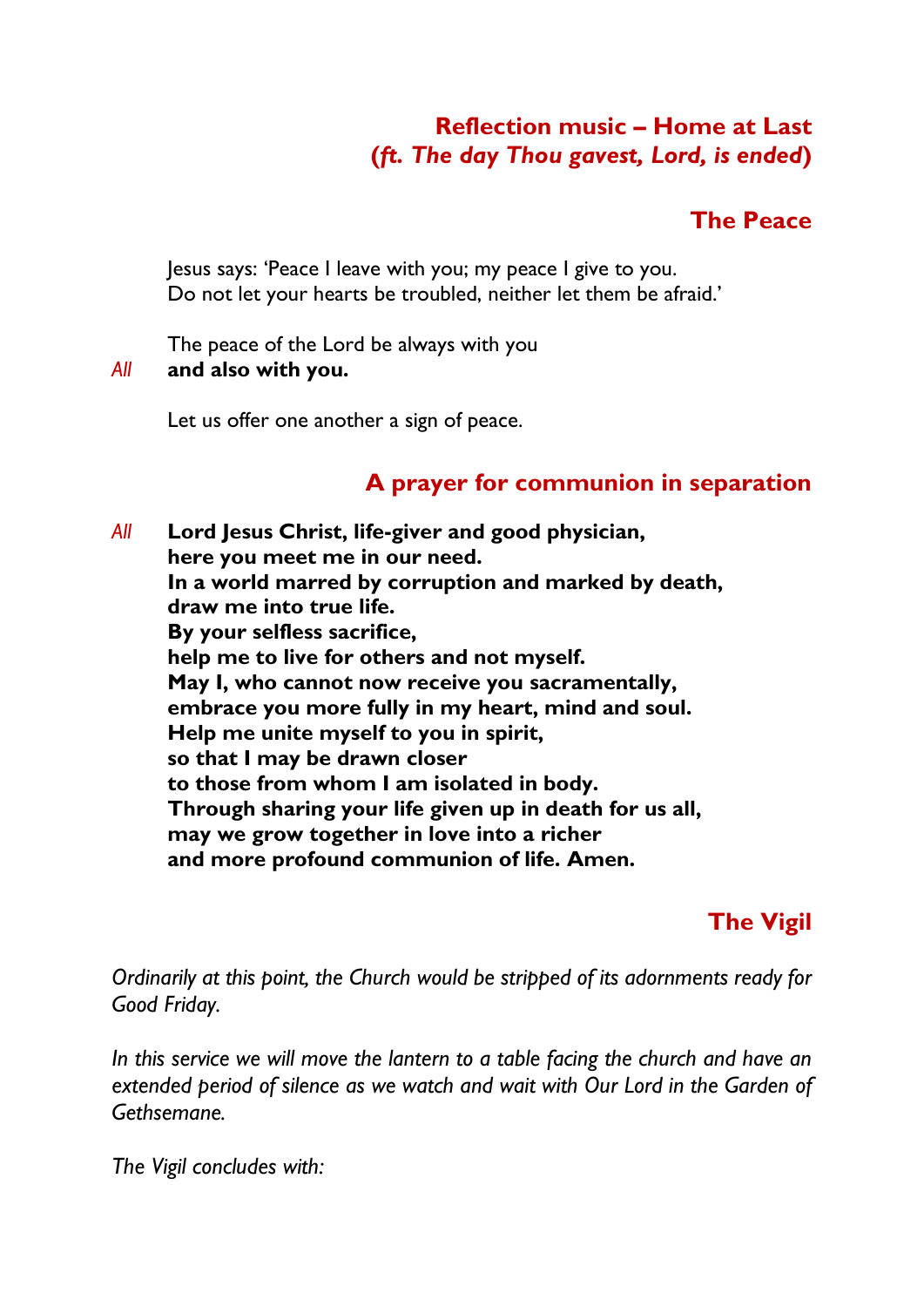### **The Gospel of the Watch –** *Luke 22.31-62.*

Jesus said, "Simon, Simon, Satan has asked to sift all of you as wheat. But I have prayed for you, Simon, that your faith may not fail. And when you have turned back, strengthen your brothers."

But he replied, "Lord, I am ready to go with you to prison and to death."

Jesus answered, "I tell you, Peter, before the rooster crows today, you will deny three times that you know me."

Then Jesus asked them, "When I sent you without purse, bag or sandals, did you lack anything?"

"Nothing," they answered.

He said to them, "But now if you have a purse, take it, and also a bag; and if you don't have a sword, sell your cloak and buy one. It is written: 'And he was numbered with the transgressors'; and I tell you that this must be fulfilled in me. Yes, what is written about me is reaching its fulfillment."

The disciples said, "See, Lord, here are two swords."

"That's enough!" he replied.

Jesus went out as usual to the Mount of Olives, and his disciples followed him. On reaching the place, he said to them, "Pray that you will not fall into temptation." He withdrew about a stone's throw beyond them, knelt down and prayed, "Father, if you are willing, take this cup from me; yet not my will, but yours be done." An angel from heaven appeared to him and strengthened him. And being in anguish, he prayed more earnestly, and his sweat was like drops of blood falling to the ground.

When he rose from prayer and went back to the disciples, he found them asleep, exhausted from sorrow. "Why are you sleeping?" he asked them. "Get up and pray so that you will not fall into temptation."

While he was still speaking a crowd came up, and the man who was called Judas, one of the Twelve, was leading them. He approached Jesus to kiss him, but Jesus asked him, "Judas, are you betraying the Son of Man with a kiss?"